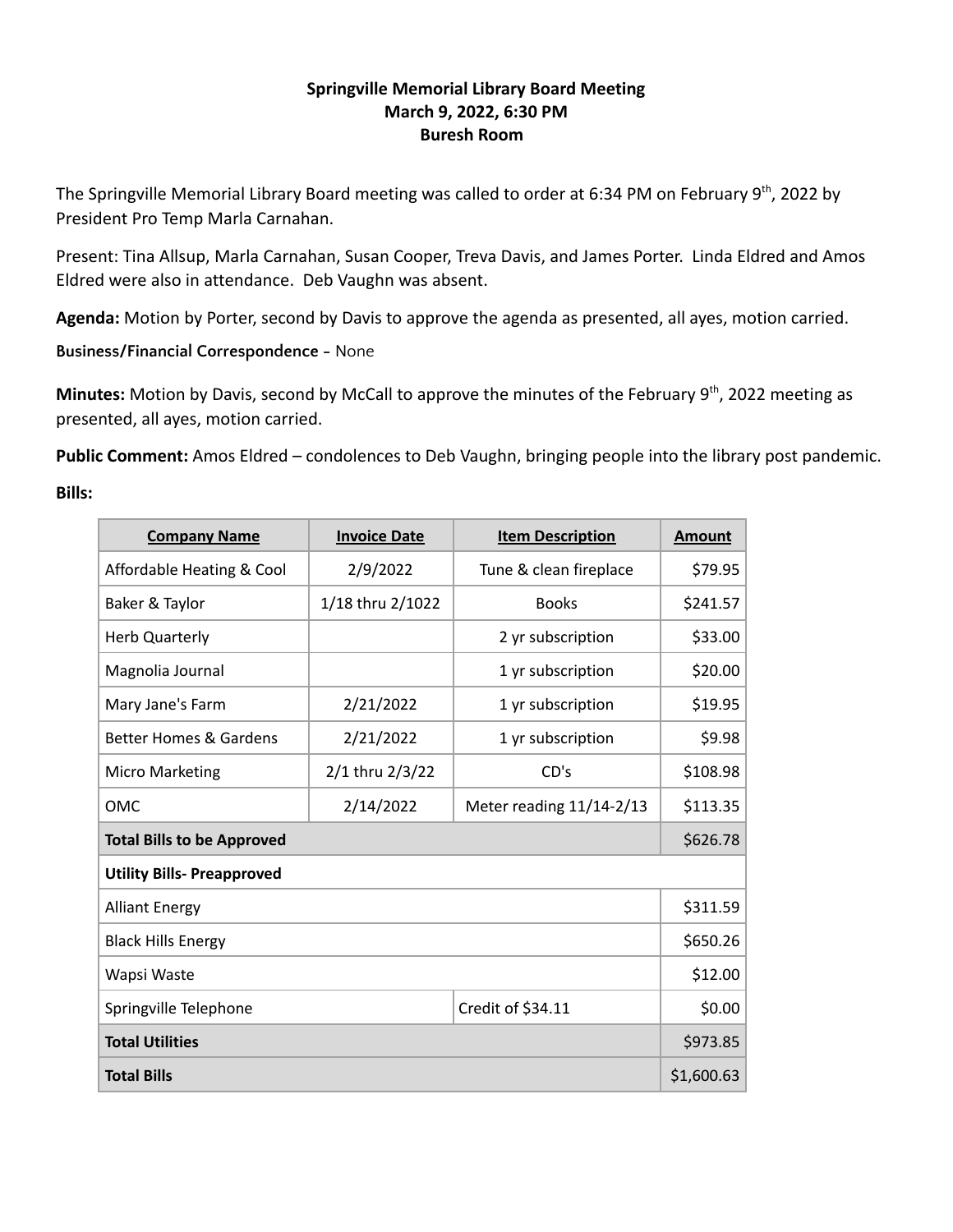Discussed bills especially Black Hills. Motion by Cooper, second by Davis to pay the bills as presented, all ayes, motion carried.

| Missing or Damaged fees       | 001-410-1-4530  |          |                                                     |
|-------------------------------|-----------------|----------|-----------------------------------------------------|
| Copies/Merchandise Sales      | 001-410-4-4750  | \$38.60  |                                                     |
| Donations                     | 001-410-2-4705  | \$25.00  | Legion Aux for M. Mefford                           |
| <b>SILO</b>                   | 001-410-1--4550 |          |                                                     |
| Buresh Room Rental            | 001-410-4-4310  | \$320.00 | Faith Christian; Mon Niters; Lerch; Starks; RENTALS |
| <b>Recreation Concessions</b> | 001-410-1-4755  |          |                                                     |
| Savings                       | 169-410-2-4705  |          |                                                     |
| <b>Total Amount Deposited</b> |                 | \$383.60 |                                                     |

**Income:** Reviewed income report, Buresh Room rental is up.

**Financial Report:** Reviewed February report from the City. Discussed Budget amendment with City.

**Correspondence**: Wanda Young daycare sent picture and thank you for winter crafts – Take & Make activities.

## **Reports:**

- **● Director's Report**
	- o WhoFi number of people using Wi-Fi 99 users originally reported but we had 155 users.
	- o Continuing Education
		- 2022 Boardroom Series -10 Good Habits for Trustees.
		- A Young Adult/Children's announcing the award-winning Caldecott, Newberry, Printz, etc.
		- Summer Reading workshop on this year's summer theme, Read Beyond the Beaten Path.
	- o Programming
		- We started the month with **Book Group** March 1<sup>st</sup> @ 10:00. Everyone was glad to get back. Also, on March 1<sup>st</sup> our Knit n' Crochet group met.
		- **EXED March 2<sup>nd</sup> was the first session for the <b>Exercise group,** and it promises to be a great benefit to the community, and we are happy our building and technology is being used. This group will meet Monday and Wednesday @ 9:30.
		- Senior lunch/movie will be March 16. March 19 to farewell to Samantha Lekin with a performance.
	- o Technology Monitors are in place. Will be working on monitoring security system, Facebook administration and individual emails. Edie will be calling every two weeks regarding the Charging Bench.
	- o Strategic Planning: Called the schools to see availability of Wi-Fi. Will start contacting individual teachers.
- **President's Report:** None
- **Friends' Report** None

## **Unfinished Business:**

1. **FY2022-2023 Budget:** Discussed potential cuts to expenses and increase in revenue. Council has requested that we formally approve amending of the January approved budget using the 3% wage